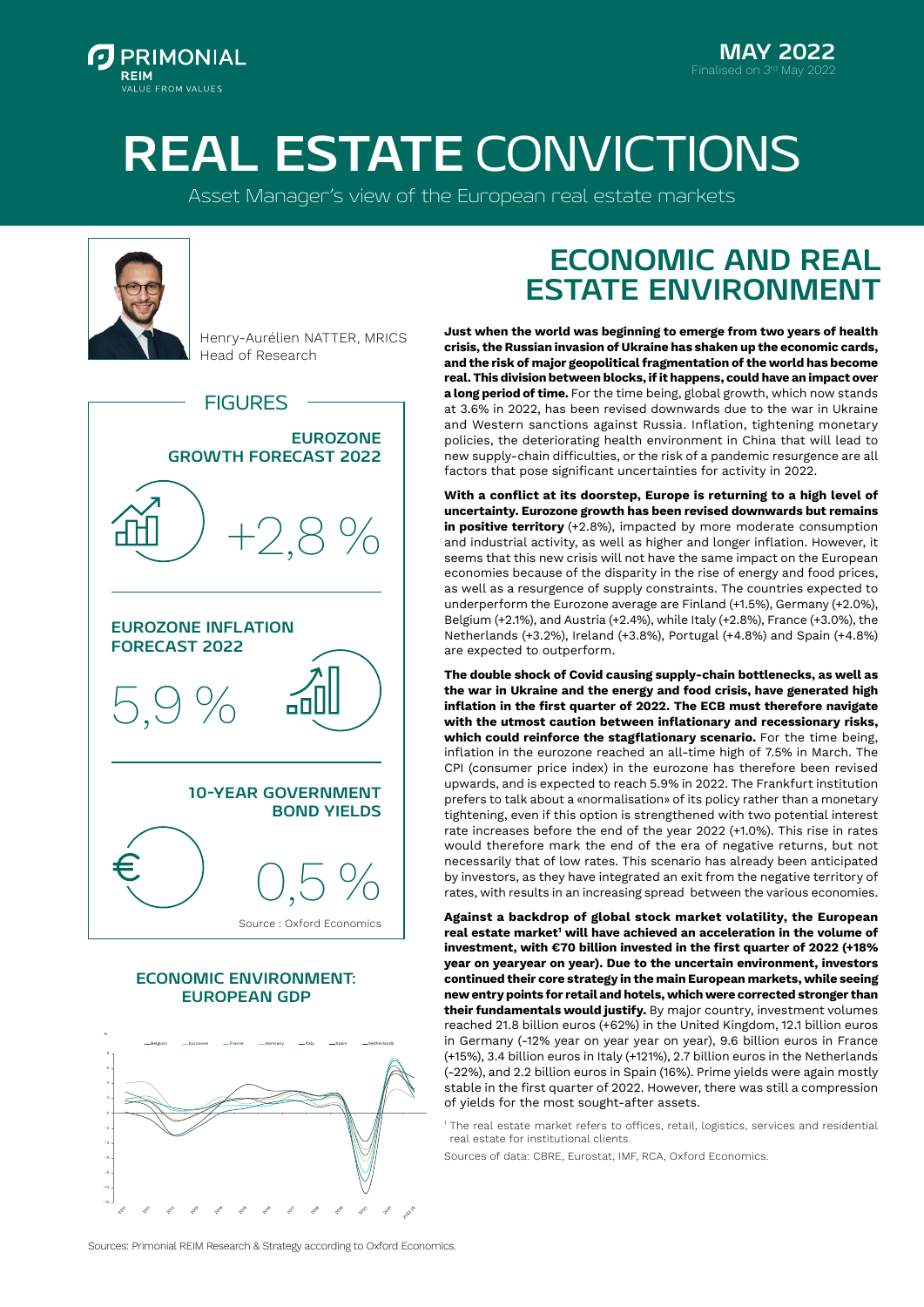

#### П **OFFICES** $\Box$  $\Box$  $\Box$  $\Box$

| <b>INVESTMENT IN OFFICE REAL ESTATE IN EUROPE - 2022 Q1 (3 MONTHS)</b> | €24bn         |
|------------------------------------------------------------------------|---------------|
| TREND IN PRIME RATES OF RETURN IN EUROPE - 2022 Q1 / 2021 Q4           |               |
| TREND IN TAKE-UP IN EUROPE - 2022 Q1 (3 MONTHS) / 2021 Q1 (3 MONTHS)   | $\rightarrow$ |
| TREND IN VACANCY RATE IN EUROPE - 2022 Q1 / 2021 Q4                    |               |
| TREND IN RENT LEVELS IN EUROPE - 2022 Q1 / 2021 Q4                     |               |
| TREND IN JOB CREATION - 2022 Q1 / 2021 Q4                              |               |

**The volume of investment in office real estate was driven by a strong return of investors in the first quarter of 2022.** Office real estate investment volumes in Europe reached 24 billion euros in the first quarter of 2022 (+40% year on year). After a first quarter in 2021 among the lowest ever recorded, the United Kingdom experienced a marked return of investors, achieving around 8 billion euros, up +197% in one year, followed by Germany with around 4 billion euros of investment (+25% in one year), and France with just under 4 billion euros (-16%).

**The most attractive markets experienced a compression** 

Europe, with a little more than 500,000 m² transacted during the first quarter of 2022 (+41% year on year), followed by London with about 200,000 m² signed. In the eurozone, except Paris, the markets were narrower, with transactions in the large cities in Germany (Berlin, Munich, Hamburg), Belgium (Brussels), Italy (Milan), and Spain (Madrid, Barcelona) together amounting to between 100,000 and 200,000 m².

**Vacancy rate stabilised in more than 34% of the markets2 analysed in Europe, and 22% of the markets even experienced a resorption between the fourth quarter of 2021 and the first quarter of 2022.** The central

**of their yields at the end of the first quarter of 2022, but a third of the markets analysed remained stable. Over a year, the trend was still clearly towards compression.**  In this regard, prime yields experienced a compression for a majority of central markets at the end of the first quarter of 2022. Other markets remained stable. It is interesting to note that no correction was recorded for any location this quarter.

**PRIME RATE OF RETURN OF CBD OFFICES IN MAJOR COUNTRIES IN EUROPE 2012-Q1 2022**



Sources: Primonial REIM Research & Strategy according to CBRE.

The most core markets, such as Paris, Munich or Berlin, had a prime yield of less than 3.00%, and were joined by Milan, which has also just crossed this symbolic threshold.

#### **The dynamism of the labour market in Europe was a factor in favour of leasing in the first quarter of 2022.**

In the markets we analysed, the take-up for offices totalled approximately 3 million sqm over the first quarter of the year 2022, a volume close to the same period in 2021. The Parisian market stood out clearly in

districts such as Paris, Berlin, Munich, Vienna or Zurich had a vacancy rate of less than 5%, and recorded new pressures from users to rent the available spaces. Cities such as Helsinki, Barcelona, Madrid, London City and Milan had more than 10% of their stock available.

**Rents started to increase slightly in a majority of markets, and some readjustments were still observed.** The

prime districts such as the Paris central business district have the highest rents in the eurozone (above €930/m²), markets such as Berlin, Frankfurt or Milan offer rents of around €650-500/m², and markets such as Brussels, Madrid or Barcelona have rents between €300-450/m².

Sources of data: CBRE, IMMOSTAT, BNP PRE, RCA.

<sup>2</sup> Out of nearly one hundred European markets analysed by Primonial REIM Research and Strategy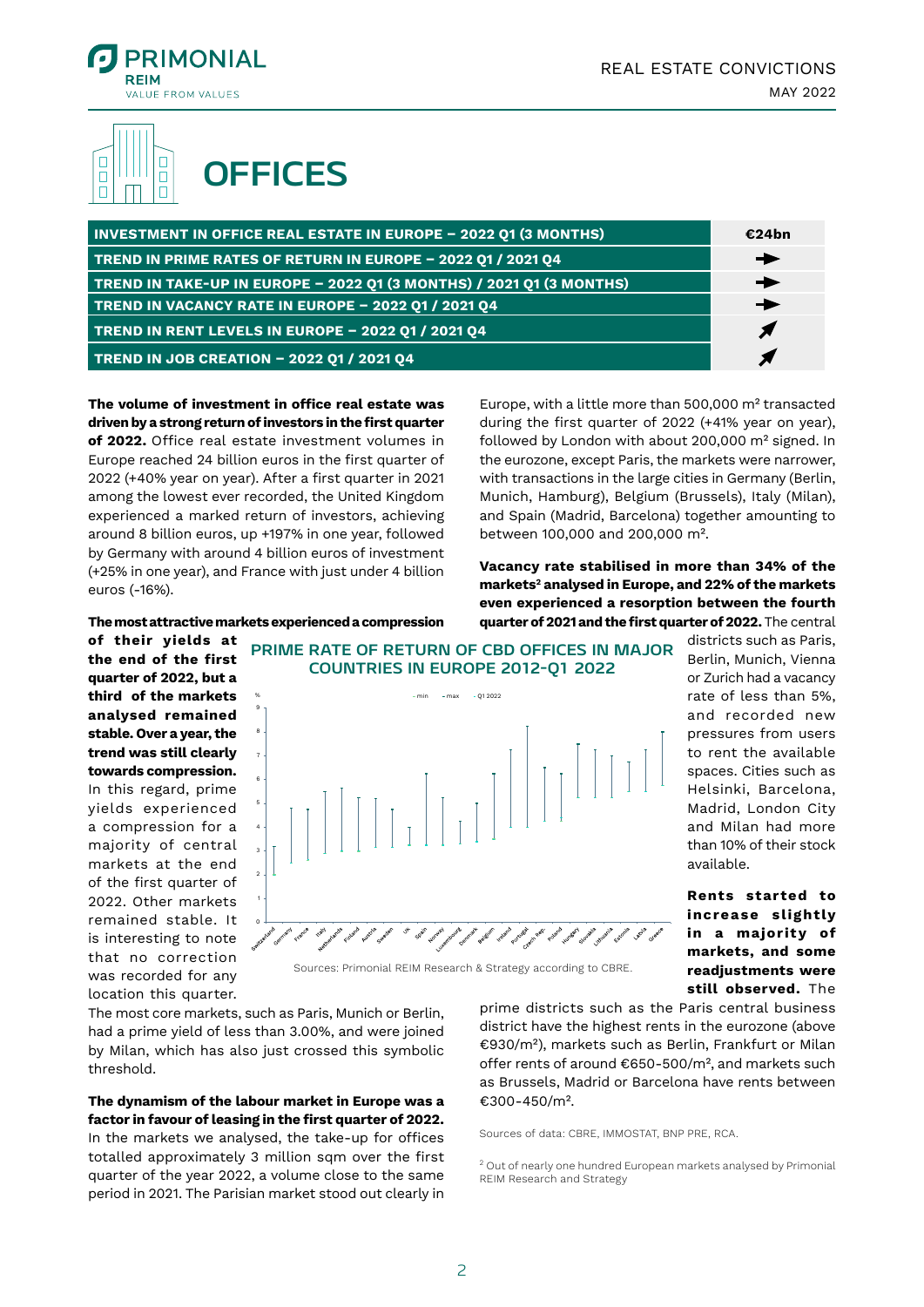



| <b>INVESTMENT IN RETAIL REAL ESTATE IN EUROPE - 2022 Q1 (3 MONTHS)</b>  | €9bn          |
|-------------------------------------------------------------------------|---------------|
| TREND IN PRIME YIELDS ON SHOPS IN EUROPE - 2022 Q1 / 2021 Q4            | ▸             |
| TREND IN PRIME YIELDS IN SHOPPING CENTRES IN EUROPE - 2022 01 / 2021 04 | $\rightarrow$ |
| <b>TREND IN THE E-COMMERCE PENETRATION RATE IN THE EUROZONE - 2022</b>  |               |
| TREND IN RETAIL TURNOVER IN THE EUROZONE - 2022 Q1 / 2021 Q4            |               |

**Although investors have continued to be selective in their choice of allocation, a strong upswing has been noted in the retail sector as the exit from the pandemic is gradually becoming clearer.** Consequently, the volume of investment in retail real estate in Europe will have reached more than 9 billion euros in the first quarter of 2022 (+54% year on year). In the eurozone, Germany confirmed its first place with just under €2 billion in commitments in the first quarter of 2022 (+38% in one year), followed by France with more than €1 billion (+287% in one year), Spain with just under €300 million (-12% in one year), and the Netherlands with around €150 million (-21% in one year). Outside of the eurozone, the United Kingdom dominates with slightly less than 3 billion euros (+57% in one year), followed by Sweden with more than 300 million euros

**compressions year on year, notably in Germany, France, the Netherlands, Sweden and Norway. Finally, over the past year, retail parks and supermarkets have seen significant cuts in many European countries (between 5 and 175 bps).**

**Private consumption was broadly maintained in the first quarter of 2022 compared to the same period in 2021 due to health restrictions then in force, but high inflation began to impact household spending in some countries.** Retail sales continued to grow in Belgium, Austria, Portugal, the Netherlands and Ireland. However, Germany, Italy and France were within or below the European average, together with Finland. Stores recorded growth in their deflated turnover figures in the first quarter of 2022, with countries

> such as Italy, Spain, Portugal, Belgium and the Netherlands outperforming. However, countries such as France, Sweden and Germany u n d e r p e r f o rm e d against the European

> **Trends in rental values were diverse at the beginning of 2022, even though the overall average was stable.** In this regard, following an increase in their rental values at the end of 2021, some businesses

average.

(+10%), and Denmark with around 200 million euros (-36%).

**Yields for shops, m a l l s a n d s u p e r m a r k e t s remained stable between the fourth quarter of 2021 and the first quarter of 2022. Compressions were again noted in the retail park segment. The yields on assets on high street in Europe remained largely stable between the fourth quarter of 2021 and the first quarter of 2022.** 





Sources: Primonial REIM Research & Strategy according to CBRE.

**However, over the course of a year, compressions were observed for shops (between 5 and 75 bps) in certain markets, such asGermany, France and Southern Europe. With regard to shopping centres, the majority of markets remained stable, with some** 

stagnated, while other markets that had remained stable for several quarters underwent corrections. Finally, many markets have seen their values increase in different countries.

Sources of data: Oxford Economics, CBRE, RCA.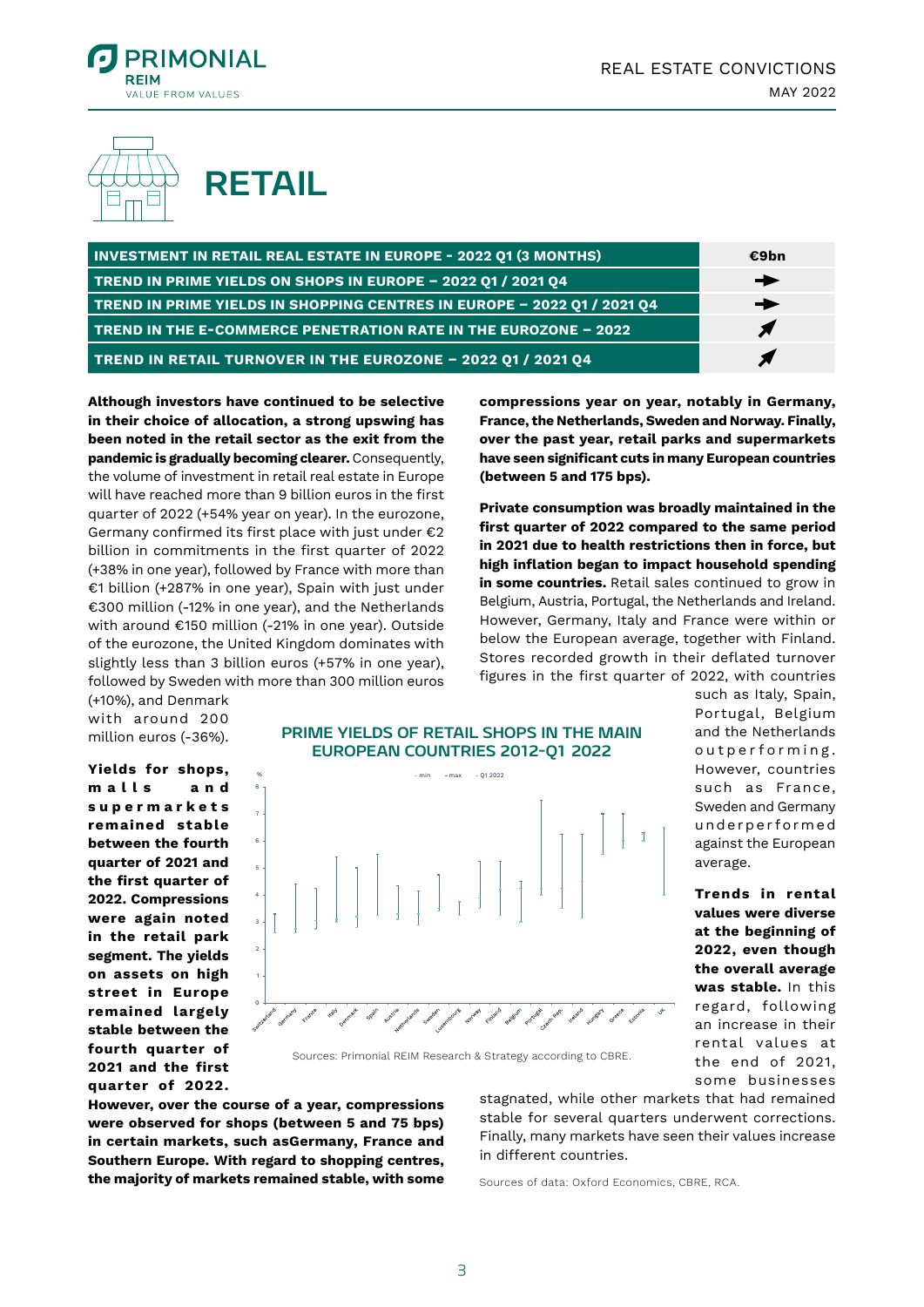



**RESIDENTIAL**

| <b>INVESTMENT IN RESIDENTIAL REAL ESTATE IN EUROPE - 2022 Q1 (3 MONTHS)</b> |  |
|-----------------------------------------------------------------------------|--|
| TREND IN PRIME YIELDS IN EUROPE - 2022 Q1 / 2021 Q4                         |  |
| TREND IN PRICE GROWTH IN EUROPE - 2022 Q1 / 2021 Q1                         |  |
| TREND IN HOUSEHOLD WAGES IN THE EUROZONE - 2022 Q1 / 2021 Q1                |  |

**Residential multifamily investment has maintained second place behind offices and will have reached an investment volume of about 18 billion euros in the first quarter of 2022 (stable year on year).** In the eurozone, Germany has total investments of more than 4 billion euros (-37% year on year), followed by France with more than 3 billion euros (+45%), the Netherlands with 800 million euros (-26%), Finland with more than 600 million euros (+150%), and Spain with 500 million euros (-16%). Outside of the eurozone, Amsterdam, Dublin, Lisbon, Milan or Madrid.

**In the first quarter of 2022, the consumer price index in the eurozone was at 6.2% compared to the same period in 2021.** This indexation has been partially reflected in rents, which have **been revised upwards overall.** The countries that were above this average were the United Kingdom, Spain, Belgium, and the Netherlands. Countries that were average or below were France, Norway, Sweden, Portugal, Finland,

> Italy, Germany, Austria and Ireland. Meanwhile, legal caps or regulations to limit rent increases in certain tense markets should correct inadequate increases.

> Limited supply. **low interest rates and strong appeal for residential real estate contributed to the increase in housing prices in the first quarter of 2022,**

the United Kingdom was the most active, with investments of more than 3 billion euros (+30% year on year), followed by Sweden with more than 3 million euros (+274%), and Denmark with more than 900 million (-52%).

**P r i m e y i e l d s experienced a new wave of compression in a large majority of**  **RESIDENTIAL PRIME RATE OF RETURN FOR MAJOR EUROPEAN CITIES 2012-Q1 2022**



Sources: Primonial REIM Research & Strategy according to National Statistics.

**the metropolitan areas analysed in the first quarter of 2022. Year on year, the trend towards compression**  was fairly general overall. Yields year on year have again seen compressions of between 10 and 80 bps in 80% of our sample, depending on the markets. This trend towards compression has been particularly marked in metropolitan areas such as Dublin, Lisbon, Stuttgart and Porto. Prime yields below the 2.5% level were registered in cities such as Paris or Munich, while yields above 3% were still possible, for example in

**taken year on year.** Residential prices in the eurozone recorded a new positive dynamic during the first quarter of 2022 (+9.9% rate n / rate n-1) in all the markets analysed. The Netherlands (+20.0% n/n-1), Germany (+14.2%), Ireland (+13.2%), Portugal (+11.6%), Austria (+8.4%), France (+6.1%), Spain (+5.2%), Belgium (+5.0%), Italy (+3.7%), and Finland (+3.6%) experienced price growth per sqm.

Sources of data: National statistics, RCA, Oxford Economics.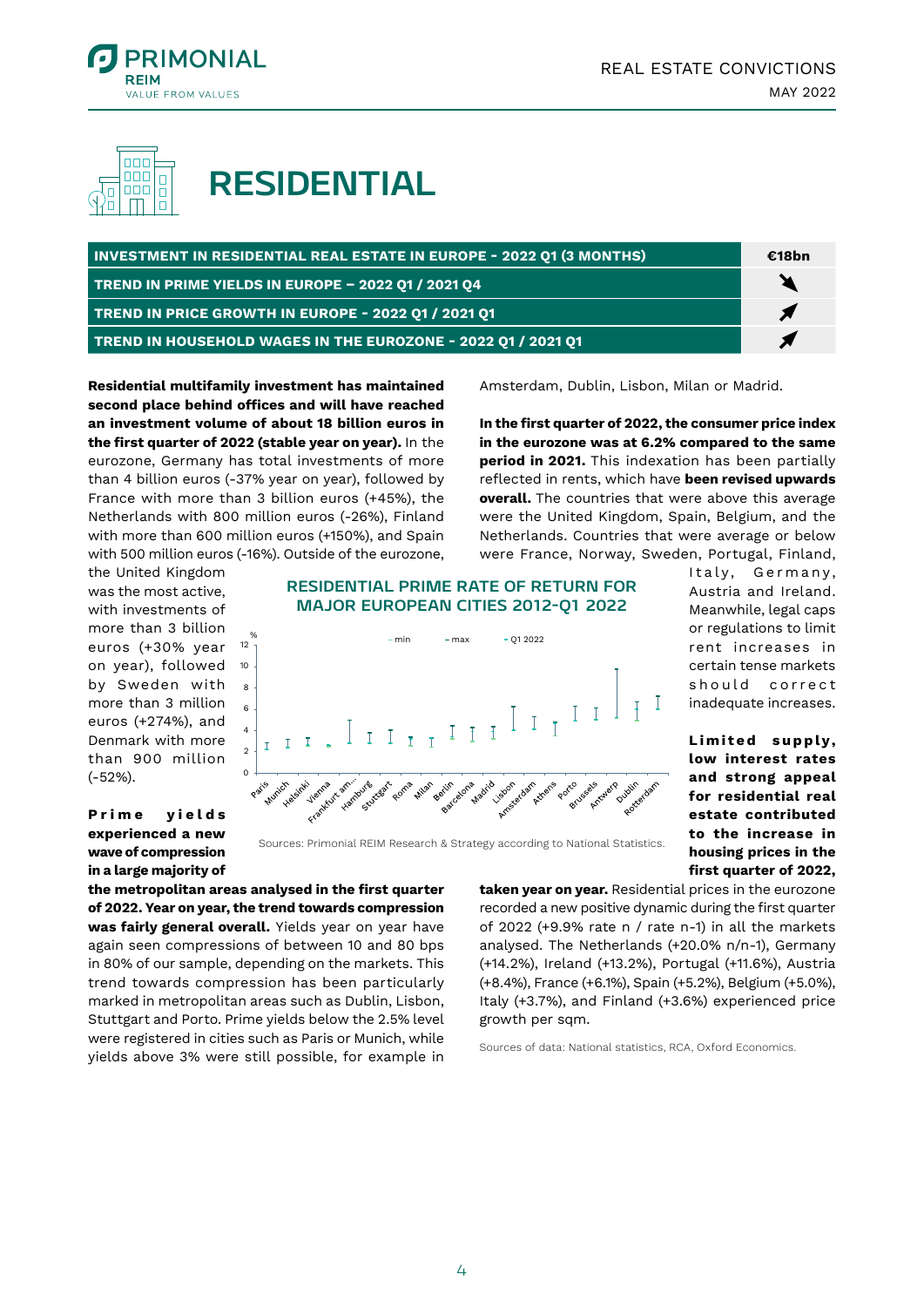



# **HEALTHCARE**

| INVESTMENT IN HEALTHCARE REAL ESTATE IN EUROPE - 2022 Q1 (3 MONTHS) |  |
|---------------------------------------------------------------------|--|
| TREND IN PRIME YIELDS IN EUROPE - 2022 01 / 2021 04                 |  |

**OUTLOOK FOR NEEDS IN CARE BEDS BY 2025/2030 IN EUROPE**

**Despite the strong investors' appetite for healthcare real estate in Europe, the lack of supply in the market strongly constrained new acquisitions in the first quarter of 2022.** The volume of investment (senior residences and care homes) totalled less than €2 billion in Europe at the end of the first quarter of 2022, a decrease year on year. The lack of supply has limited the volume of investment in this asset class. In Europe, the German market dominates, with around €500 million invested in the first quarter of 2022, followed by the UK with almost €400 million, then Sweden with €300 million, France with around €200 million and the Netherlands with around €100 million.

**The average price per bed in Europe was around 150,000 euros in the first quarter of 2022. The highest prime assets averaged almost 250,000 euros per bed, whereas the cheaper assets averaged close to 80,000 euros.** In this regard, France recorded an average price per unit close to 155,000 eurosthis quarter, followed by Germany, with a transaction price per bed of more than 140,000 euros, Italy, with an acquisition price of around 110,000 euros on average, and Spain, which had an average unit price of less than 100,000 euros. Outside of the eurozone, a bed averaged over €150,000 in the United Kingdom in the first quarter of 2022, compared to €170,000 on average in Denmark, over €200,000 in

**Prime yields in quality healthcare real estate, i.e. assets located in a dense urban area and completely in line with buyers' expectations, have seen further cuts in Italy, Belgium, the Netherlands, F i n l a n d a n d Portugal.** France, Sweden, the United Kingdom, Germany and Belgium have prime yields of less than 4.50% for the

**PRIME YIELDS FOR SENIOR AND CARE HOMES IN MAJOR EUROPEAN COUNTRIES 2012-Q1 2022**



Sources: Primonial REIM Research & Strategy, RCA, C&W.

most quality senior care homes. Between 50 and 100 bp should be added for an asset not located in the heart of a dense urban centre. Prime rates of Austria, Italy, Spain, the Netherlands, Finland, Ireland and Portugal were equal to or higher than 4.50% for care homes at the end of the first quarter of 2022. Prime yields for clinics in France and Germany remained at around 5% in the first quarter of 2022.

Sweden, and less than €100,000 in Poland.

**The potential new demand for real estate continued to grow in the first quarter of 2022 in the main European countries. Healthcare real estate offer must respond to this new demand and, at the same time, must also manage the renovation of the obsolete part of its stock. The** 

**countries with the largest increase in the number of people over 65 include France, Finland, Germany, Austria, Belgium, Ireland, the Netherlands, Italy, Poland and Portugal. The ageing of the population has resulted in an increase in dependent older persons. The loss of independence, especially when seniors are over 85, must be supported by help or care.**

Source of data: RCA, C&W, Operators, Primonial REIM.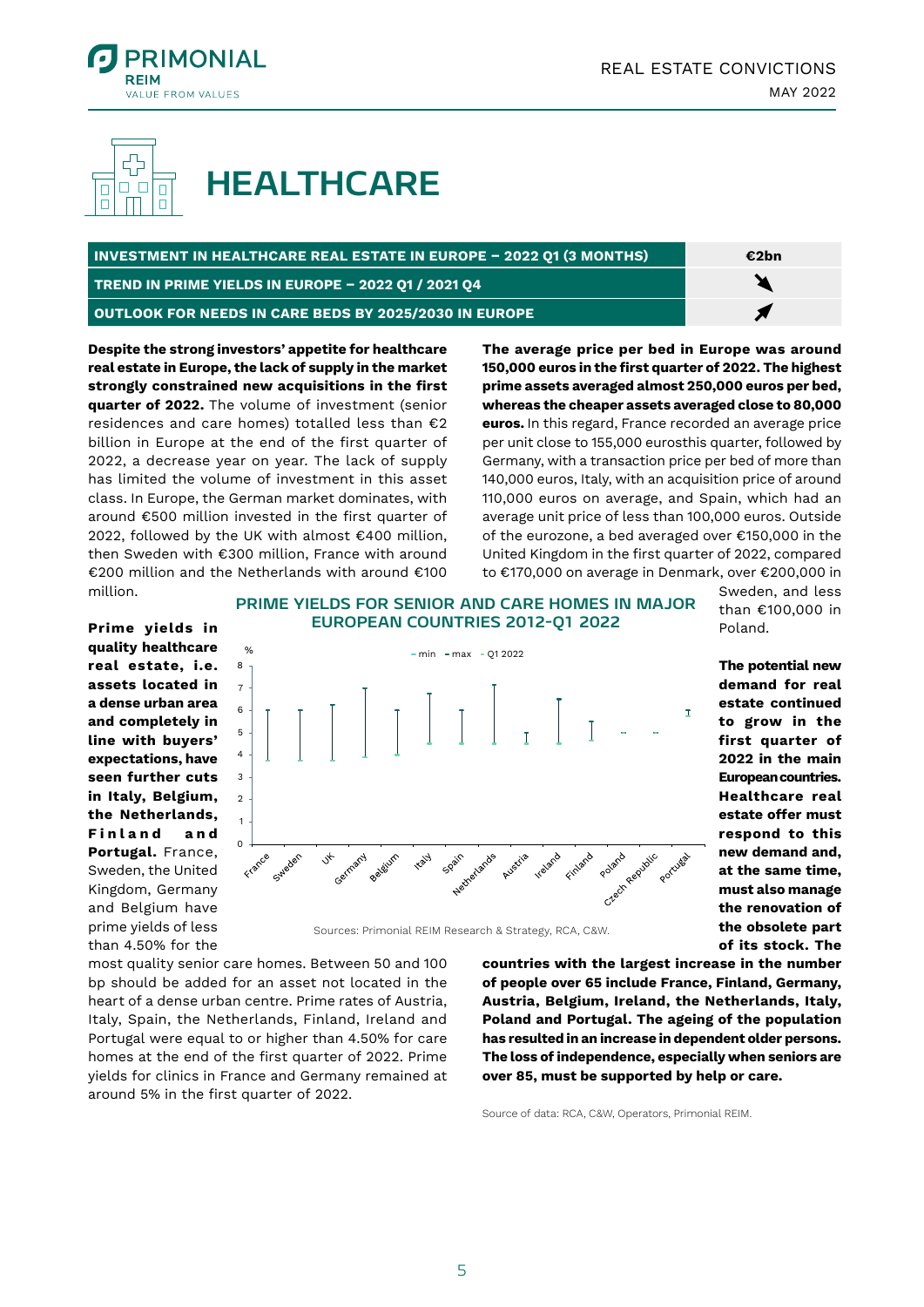

<sup>&</sup>lt;u> ಭಭಭ</u> 88886 **HOTELS** nnnnn

| <b>INVESTMENT IN HOTELS IN EUROPE - 2022 Q1 (3 MONTHS)</b>           | €3bn |
|----------------------------------------------------------------------|------|
| <b>ROOM OCCUPANCY RATES IN EUROPE - 2022 Q1 (3 MONTHS) / 2021 Q1</b> |      |
| REVPAR IN EUROPE - 2022 Q1 (3 MONTHS) / 2021 Q1                      |      |
| AVERAGE DAILY RATE IN EUROPE - 2022 Q1 (3 MONTHS) / 2021 Q1          |      |
| TREND IN PRIME YIELDS IN EUROPE - 2022 01 / 2021 01                  |      |
| <b>TOURIST ARRIVALS EXPECTED IN EUROPE - 2022/2021</b>               |      |

**Investment in the hotel sector continued to grow during the first quarter of 2022.** The hotel real estate market totalled 3 billion euros at the end of the first quarter of 2022, up 26% year on year. However, the Omicron variant and the war in Ukraine appear to have tampered investors' enthusiasm. In Europe, capital was concentrated in the UK, with around €1 billion of investment in the first quarter of 2022, followed by Spain, with also almost €1 billion of commitments, France with around €500 million, and Germany with €300 million.

**growth (+121.9% year on year), despite the spread of the Omicron variant. The base effect was therefore positive at the start of 2022, compared to the restrictions still present in 2021.** The beginning of 2022 marks a resurgence of leisure tourism, after 2021, the year of the restart, and 2020, the year that tourist flows were frozen. Although the Russian invasion of Ukraine only seems to have had a limited impact on the sector for the time being, trends must be closely monitored in the coming weeks and months. After being heavily impacted, rooms sold or rented from high-end hotels

**The stability of the yields on h o t e l a s s e t s was widespread b e t w e e n t h e fourth quarter of 2021 and the first quarter of 2022, but over the year the trend is a reduction in rates (between 10 and 150 bps).** Prime yields for rented hotels, based on rental profitability, were less than or equal to 4.5% in Berlin, Frankfurt,



**PRIME YIELDS ON HOTEL LEASES IN MAJOR** 

Sources: Primonial REIM Research & Strategy according to CBRE.

Munich, Madrid, London, Helsinki, Vienna, Paris, Milan, Stockholm and Oslo. Cities such as Amsterdam, Brussels, Copenhagen or Lisbon offered a yield of more than 4.75%. The prime yields of hotels under a management contract, enabling the hotel owner to tap into both the value of the business capital and the value of the real-estate asset, offer a differential of between +100 and +250bp compared to a leasing contract. Over the past year, the most sought-after management contract hotels experienced reductions of between 25 and 50 bps.

**The number of hotel rooms sold or rented in Europe at the end of the first quarter of 2022 experienced strong** 

(+180%) and the luxury category (+237%) recovered well thanks to the gradual return of European and international tourists. Less impac ted were budget hotels. which continued to perform well (+78% year on year). The mid-range category also increased (between +110% and +155%).

**Occupancy levels, the average daily** 

**rate and the RevPAR (revenue per available room) were up sharply over the first three months of the year 2022 due to the lifting of the health restrictions that were in force during the same period in 2021.** The occupancy rate of the hotel industry in Europe is increasing, and stood at more than 46.5% at the beginning of 2022. The average price is up year on year, from €85 to €115 in the first quarter of 2022. The RevPAR also increased to €53. By category, the economy hotel sector is the only one to benefit from an occupancy rate of 60%.

Source(s) of data: CBRE, RCA, STR, Oxford Economics.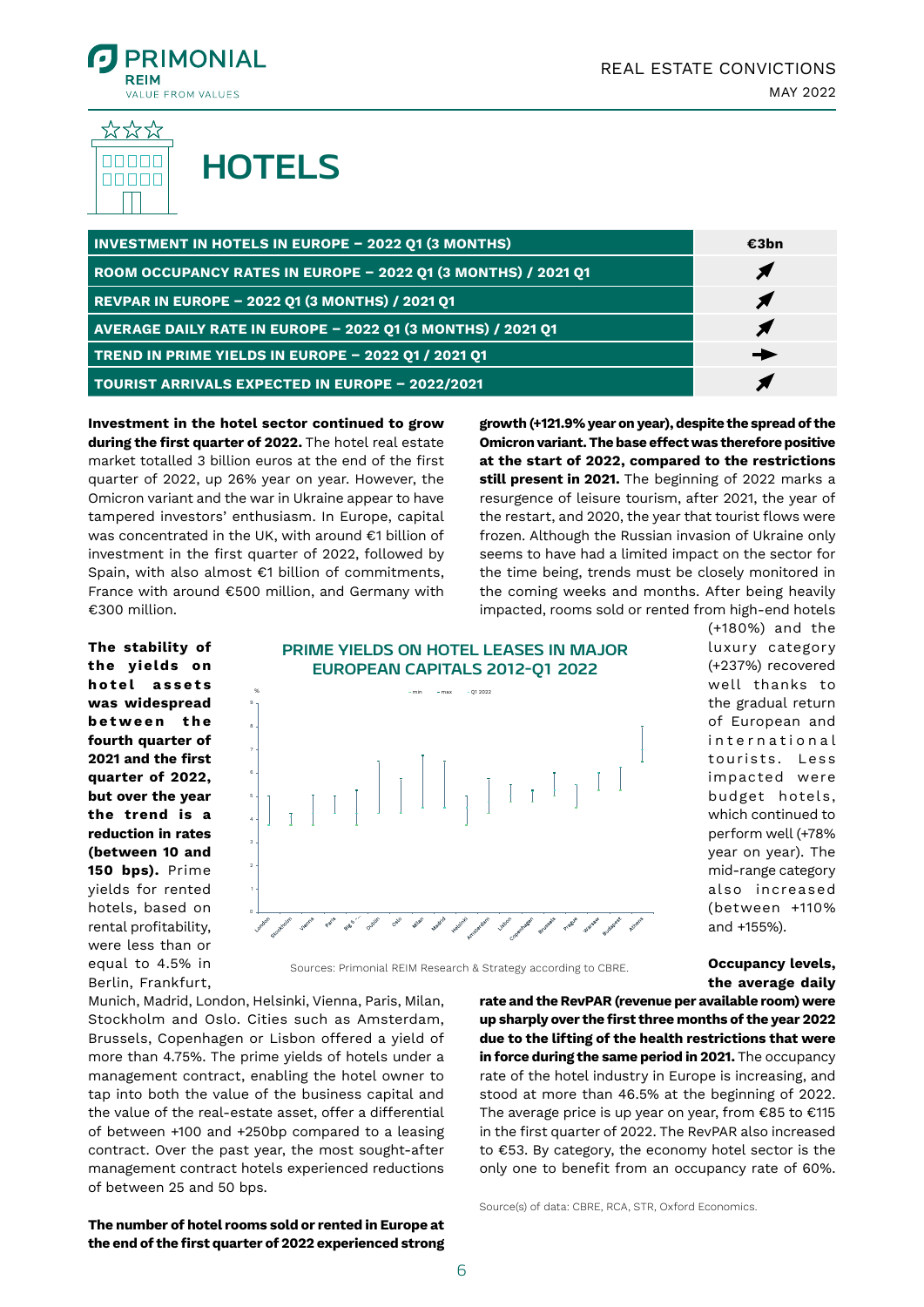

## **REAL ESTATE PROSPECTS 2022-2026**

| <b>OUTLOOK FOR THE MAIN EUROZONE MARKETS</b>   | <b>Short term</b><br>2022    | Mid-term<br><b>Horizon 2026</b> |
|------------------------------------------------|------------------------------|---------------------------------|
| <b>OFFICES (CENTRAL MARKETS)</b>               | <b>Positive</b>              | <b>Positive</b>                 |
| <b>RETAIL (DEPENDING ON FORMATS AND ZONES)</b> | <b>Selective</b>             | <b>Selective to positive</b>    |
| <b>RESIDENTIAL</b>                             | <b>Positive to selective</b> | <b>Positive</b>                 |
| <b>HEALTH</b>                                  | <b>Positive</b>              | <b>Positive</b>                 |
| <b>HOTELS</b>                                  | Wait-and-see to selective    | <b>Selective to positive</b>    |

**The central scenario that we have adopted is that of the major European and international economic institutes, assuming that growth will continue in 2022, albeit that this has been revised downwards in the eurozone due to the war in Ukraine (+2.8%). Although the pandemic crisis is gradually coming to an end, with daily life returning to normal, the spread of the virus still exists and poses the risk of the emergence of new, more contagious/deadly variants. In addition, China's «zero Covid» strategy, with the lockdown of major cities, reinforces the risk of global inflation. Finally, the military conflict between Ukraine and Russia may be prolonged. These risks therefore weigh heavily on the central scenario. This could increase the cost of energy beyond 2023, continuing to affect inflation and activity. The evolution of the economy will depend mainly on how the conflict develops, the impact of the current sanctions, and possible additional measures.**

#### **OFFICES**

**Although the market is expected to show signs of resilience in 2022, in the short term the threats to activity posed by the war in Ukraine increase the uncertainty about job creation and the confidence of businesses. Within a year or so, vacancies should be stabilised or even reduced for the most sought-after markets.** The markets that can maintain or guarantee economic dynamism and have the capacity to create jobs will consume m². Consequently, we still anticipate stability or a positive trend in absolute job creation in the eurozone between 2022 and 2023, albeit that a downward revision of this outlook is still possible. Assets/ markets adapted to the new characteristics of the future workplace and responding to the ESG challenges, with solid tenants and long leases, should have the best prospects for the growth of prices, rents and m² consumed, whereas the least secure assets, or those requiring a major renovation programme due to their obsolescence, will deliver a lower than average level of performance, particularly for assets that do not comply with ESG criteria (buildings/areas not adapted to climate risks, works to decarbonise buildings, etc.).

#### **RETAIL**

**The war in Ukraine, and the risk of loss of purchasing power due to soaring energy and food prices, will weigh on household confidence in the short term. Indeed, the rise in inflation may not be offset by earnings, which may have a negative impact on the standard of living of Europeans. Positive developments in the retail consumer outlook now largely depend on the evolution of the war in Ukraine, and the impact of current and future sanctions.** At the same

time, the dynamics of consumption are still underpinned by the reopening of the economy. Retail real estate is therefore at a crossroads between the emergence from the Covid pandemic, and the new risks linked to the war in Ukraine. The prime yield should be stable for a majority of markets, although certain types of retail should see an increase in value for commercial arteries that have regained pedestrian flow and activity. We believe that assets on the ground floor of buildings and shopping centres with brands having a good omni-channel strategy should have the best prospects for the valuation and future growth of rents. Retail parks and supermarkets sought after by consumers are expected to experience a further compression in their yield. In general, physical retail outlets will still have to manage the rise in online sales, which will lead to contradictory trends in Europe between corrections and value increases, depending on the cycles of each market.

#### **RESIDENTIAL**

**The residential market in the eurozone is still well oriented, and should ensure a satisfactory rental and capital return.**  The imbalance between housing supply and demand is fuelling upward pressure on residential prices. We therefore maintain our positive outlook for prices and rents, even though one-off adjustments may take place, depending on the local market cycle. However, there are risks of a price correction, such as: a too rapid increase in interest rates to limit the overheating of the economy in connection with too high inflation, too high prices per sqm, or price growth not in correlation with market fundamentals. Over the 2022-2026 period, most European residential markets share a positive outlook for capital gain and rental return, well oriented in the current economic context.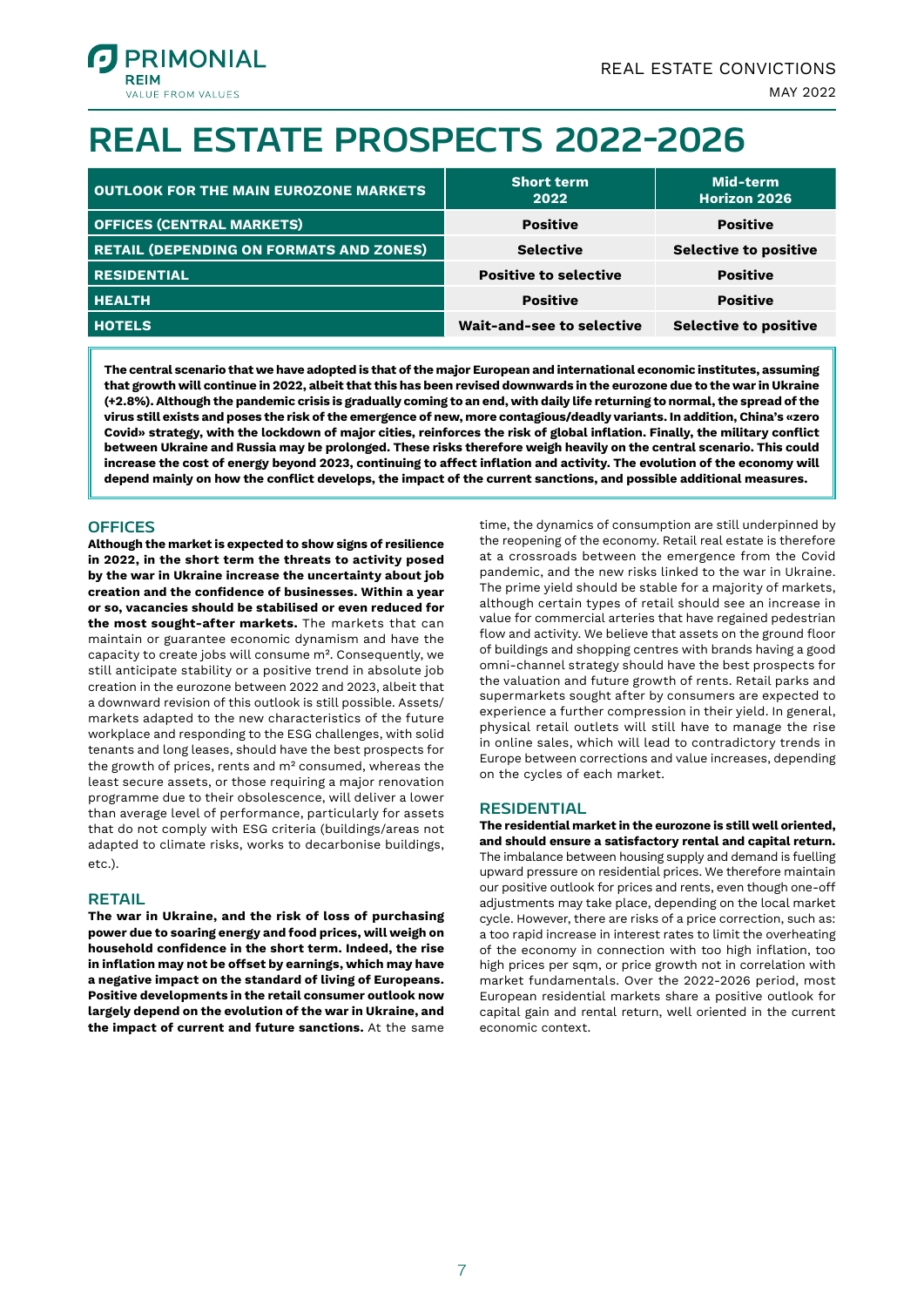

#### **HEALTHCARE**

**The fact that the public and/or private sectors are responsible for large proportions of healthcare expenditure, as well as the population growth of older people, are the factors in favour of health real estate.** The imbalance between supply and demand will continue, all the more so as population pressure will remain strong in the next five years, and will continue to increase in the following decade. The issue of air quality, double rooms, adaptation of buildings to climate change, attraction of caregivers, and introduction of robots to help caregivers with the more difficult tasks, are the main challenges facing the healthcare sector. The obsolete part of the care home stock and the lack of supply on the market are an important source of investment favouring recent products, well-located and with a sound operator. We maintain our positive outlook for the sector's ability to deliver capital performance, and secure income over the long term.

#### **HOTELS**

**Although the recovery of tourism had begun at the beginning of 2022 despite the circulation of the Omicron variant, not all destinations were equal due to disparities in the level of vaccination, and variable reopening strategies. The Russian war in Ukraine calls into question the intensity of the recovery of the hotel sector, and poses a risk of slowing down the resumption of international travel, with the notable exception of Chinese customers, who are still absent from international radars due to the country's «zero Covid» policy.** Although uncertainties are currently high due to the conflict in Ukraine, hotel performance indicators should be stable or continue to improve, as we expect domestic tourism to remain one of the main drivers of the sector. The Russian customer-dependent

hotel sector, for its part, should suffer from the sanctions against air transport between the two blocs. At this moment in time, we can assume that the occupancy rate, the average price and the RevPAR should fluctuate between stability and growth for the markets least affected by the Russian war in Ukraine. With regard to prime yields in the hotel sector, the majority of markets are expected to experience a period of stability, and compressions could occur for the best assets in the markets, most sought after by investors.

#### **ESG**

#### **(environmental, social and governance)**

**ESG (environmental, social, and governance) criteria are now a strategic priority to try to reduce the risk of climate change and accelerate the decarbonisation of the economy, leading to an acceleration of demand for sustainable real estate by both users and investors.** Commitments are being made to achieve carbon neutrality and other sustainable improvements by changing the way real estate assets are built and operated. The Sustainable Finance Disclosure Regulation (SFDR) has enabled the European Supervisory Authorities (ESAs) to develop draft regulatory technical standards (RTS) on the disclosure of funds. This situation has lead asset management companies to reclassify their existing real estate funds, and to launch new funds that meet the requirements of Articles 8 and 9 of the SFDR. The gradual introduction of binding regulations, and changes in investment strategies will be factors in favour of ESG-compliant assets, which will at the same time impact the overall performance of energy- and carbon-intensive assets. Assets that do not comply with ESG criteria could eventually experience adjustments to their resale price (buildings/areas not adapted to climatic and insurance risks, work to decarbonise buildings, etc.).



#### **ANALYSIS OF THE PERFORMANCE/RISK OF REAL ESTATE MARKETS IN EUROPE 2022-2026**

Source(s): Primonial REIM Research & Strategy.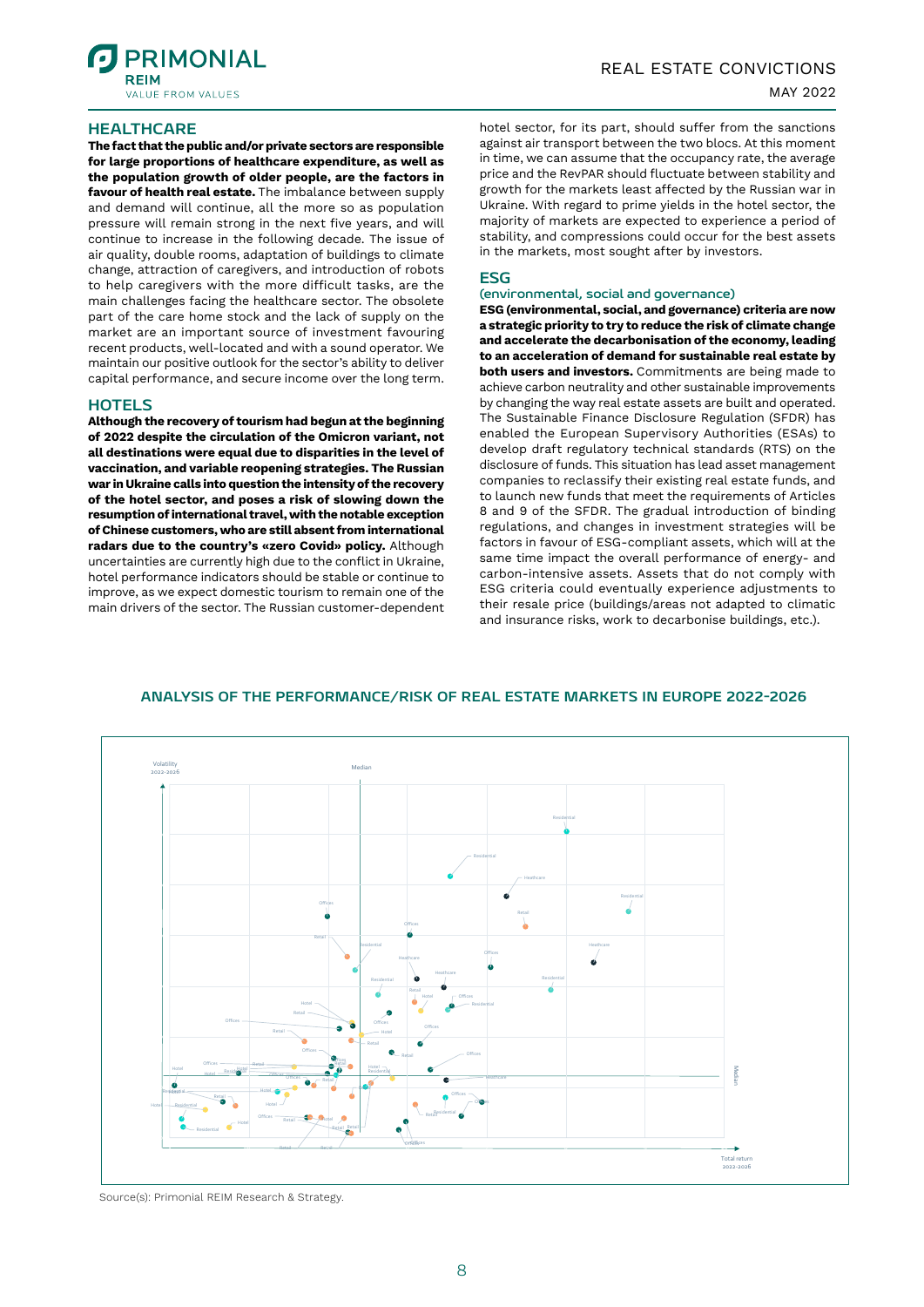#### **DEFINITIONS**

**10-year government bonds:** debt securities issued by a state for a period of ten years, generally acknowledged to be a risk-free investment.

**Investment volume in corporate real estate:** total volume of premises acquired in the offices, retail, business premises and warehouses segments by an investor.

**Take-up of offices:** all leases or sales to the occupant (as opposed to sales to investors) for premises to be used as offices. It is expressed as square meters of usable space.

**Sale Before Completion:** sale before completion is the contractual method for selling a building before it is built. The investor becomes the owner as it is built.

**Free leases:** favourable measures granted to tenants (rent cuts, renovation work, etc.).

**Yield:** ratio between the gross or net revenues from the building and the capital committed by the buyer (acquisition price + fees and transfer taxes).

**Store premises:** traditional ground-floor retail premises located in town-center high streets.

**Shopping center:** a building containing at least 20 retail outlets housed in indoor centers around a large food store that drives customer traffic.

**Retail park:** an outdoor shopping center built and managed as a single unit. It comprises at least five buildings linked by lanes and located on city peripheries.

**Care homes:** a health facility that houses dependent elderly people.

**Medical, surgery and obstetric clinics:** medical facilities for short-term care, with or without lodging, or for severe conditions during their acute phase.

**RevPAR:** abbreviation for Revenue Per Available Room. It corresponds to the turnover on accommodation of an establishment divided by the total number of rooms RevPAR also corresponds to Occupancy Rate multiplied by ADR

**ADR:** abbreviation for Average Daily Rate. It is calculated (excluding breakfast) by dividing total revenue by the number of occupied rooms.

**Hotel Occupancy Rate (OR):** ratio of the number of occupied rooms to the total number of rooms in a hotel.

#### **About Primonial REIM**

**Primonial REIM** has a workforce of 400 employees in **France, Germany, Luxembourg**, **Italy, United Kingdom** and **Singapore**. Its values of conviction and commitment as well as its expertise on a European scale are used to design and manage real estate funds for its national and international clients, whether they are individuals or institutions.

**Primonial REIM** currently has €32,4 billion of assets under management. Its conviction-based allocation breaks down into :

- **• 47 %** offices,
- **• 31 %** healthcare/education,
- **• 9 %** residential,
- **• 8 %** retail,
- **• 5 %** hotels.

Its pan-European platform manages **61 funds** and has more than 80,000 investor clients, **54%** of which are **individual investors** and **46% institutional**. Its real estate portfolio consists of more than 1,400 properties (offices, health/education, retail, residential, hotels) located in **10 European countries**.

**www.primonialreim.com**

#### **CONTACT**

#### RESEARCH & STRATEGY DEPARTMENT

Daniel WHILE, MRICS • Head of Research, Strategy & Sustainability daniel.while@primonialreim.com Henry-Aurélien NATTER, MRICS • Head of Research henry-aurelien.natter@primonialreim.com Adrien ISIDORE • Economist Statistician adrien.isidore@primonialreim.com Florian WENNER • Senior Researcher florian.wenner@primonialreim.com

The Research & Strategy Department's role is to formalize Primonial REIM's real estate investment strategies, based on continuous monitoring of the French and European markets. Although collective real estate accounts for a growing share of institutional portfolios and household savings, it is at the crossroads of financial (hierarchy of rates), economic (tenants' business models), demographic (the metropolisation phenomenon) and societal (changes in usage) factors. This is why a cross-cutting analysis is needed, which is also long term and therefore in keeping with the horizon of most real estate investors.

Real Estate Convictions Europe offers Primonial REIM's quarterly view of its markets of choice, i.e. offices, retail outlets and healthcare and residential real estate, in the Eurozone.